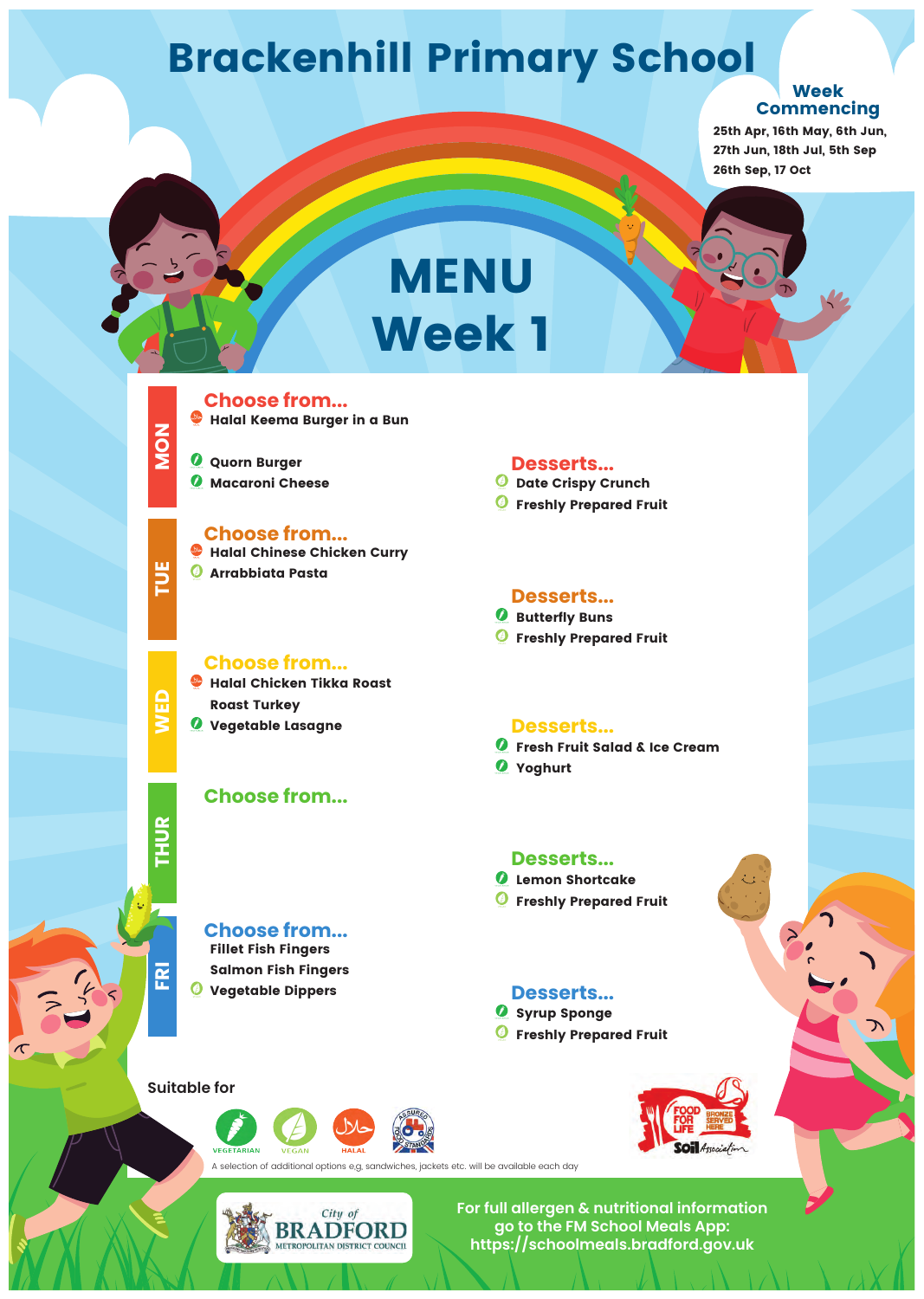

## **TUE**

# **THUR**

#### **Choose from...**

- **Halal Lasagne Japanese Style Chicken Noodles**
- *C* Cheese & Broccoli Quiche

#### **Choose from...**

#### **Choose from...**

#### **Choose from...**



 $\mathcal{C}_0$ 

#### **Desserts...**

#### **Desserts...**

- *<u><b>O* Fruit Flapjack</u>
- *<u><b>P* Freshly Prepared Fruit</u>

#### **Desserts...**

- *Apple Crumble*
- *O* Freshly Prepared Fruit



#### **Desserts...**

- *G* Gallydale Biscuit
- *<u><b>P* Freshly Prepared Fruit</u>



**VEGETARIAN** 

- **Halal Sticky Chicken Pizza**
- **Cheese & Tomato Pizza**
- **Sweet Potato & Lentil Curry**

**For full allergen & nutritional information go to the FM School Meals App: https://schoolmeals.bradford.gov.uk**

#### **Desserts...**

- *C* Chocolate Sponge
- *<u></u>* Freshly Prepared Fruit

## **Brackenhill Primary School**

**Battered Fillet of Fish**

#### **Vegetable Pakora**

#### **Choose from... Mascarpone Pasta**

- **Halal Chicken Tikka Roast Roast Beef**
- **WED Vegetable Roll**
- 
- **Mexican Burrito**

## **MENU Week 2**

- **Fresh Fruit Salad & Ice Cream**
- **Yoghurt**

**2nd May, 23rd May, 13th Jun 4th July, 25th July, 12th Sep 3rd Oct**

A selection of additional options e,g, sandwiches, jackets etc. will be available each day



#### **Week Commencing**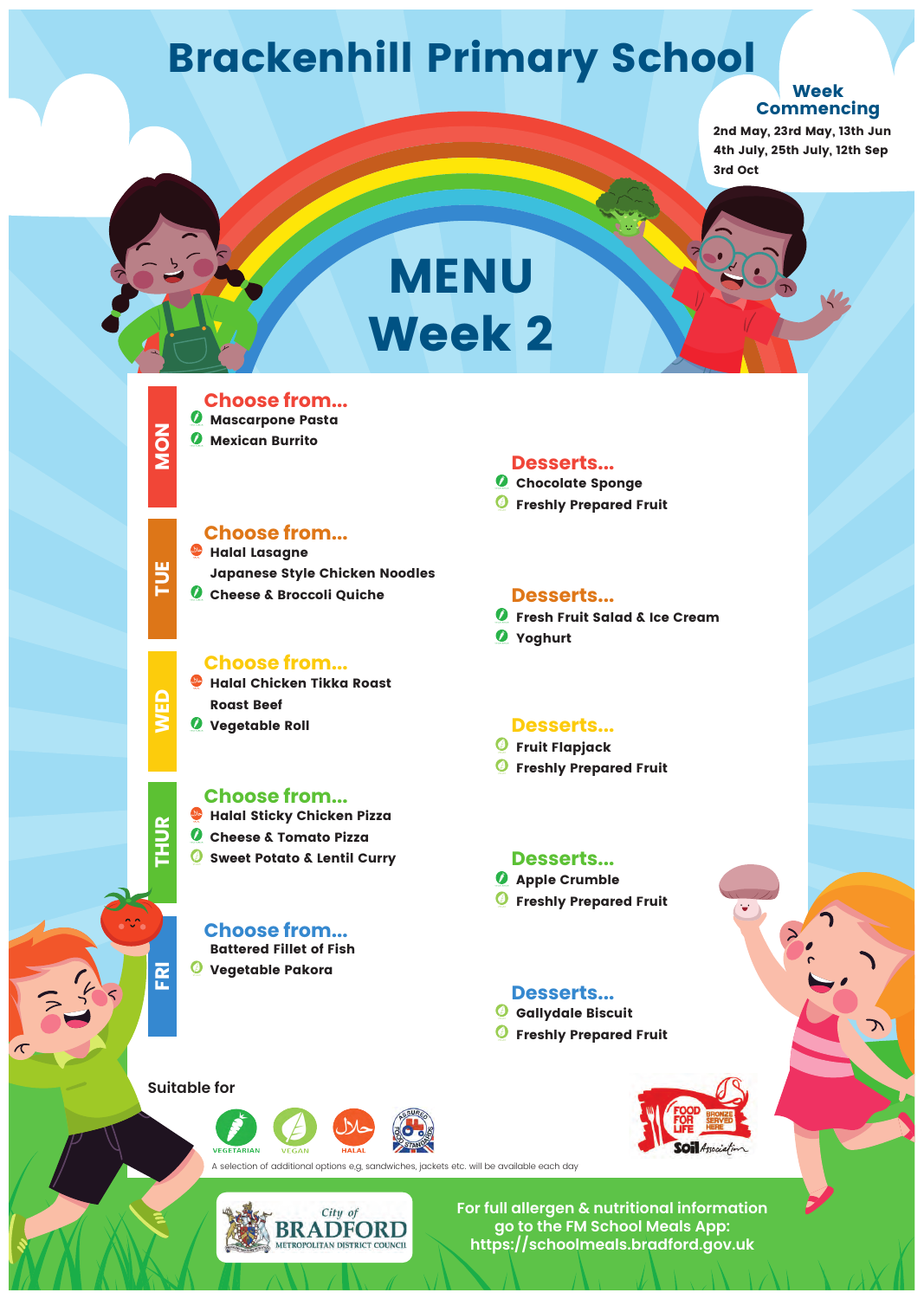**MON**

**TUE**

**WED**

## **THUR**

#### **Choose from...**

#### **Choose from...**



#### **Desserts...**

#### **Desserts...**

#### **Desserts...**

*Marble Sponge <u><b>P* Freshly Prepared Fruit</u>

#### **Desserts...**

**For full allergen & nutritional information go to the FM School Meals App: https://schoolmeals.bradford.gov.uk**

**Choose from... Halal Chilli Taco Boat Cheese & Tomato Pizza**

#### **Desserts...**

#### **Choose from... Halal Keema Roll**

### **Brackenhill Primary School**

**Fish Finger Sandwich**

**Ginger Sponge** *<u><b>@* Freshly Prepared Fruit</u>

#### **Southern Fried Quorn Burger**

- **Chocolate Ice Cream Roll**
- *<u><b>G* Freshly Prepared Fruit</u>

A selection of additional options e,g, sandwiches, jackets etc. will be available each day



**Choose from... Soya Pasta Bolognaise**

*C* Cheese & Onion Flan

- **Halal Chicken & Spinach**
- **Quorn Meatballs in Tomato**

**Minced Beef & Onion Pie Vegetable Whirls**

## **MENU Week 3**

**Fruit Jelly & Cream**

*<u></u>* Freshly Prepared Fruit

**Decorated Vanilla Sponge Cake**

*<u><b>P* Freshly Prepared Fruit</u>



**VEGETARIAN** 

**9th May, 20th Jun, 11th July 29th Aug, 19th Sep, 10th Oct**

#### **Week Commencing**